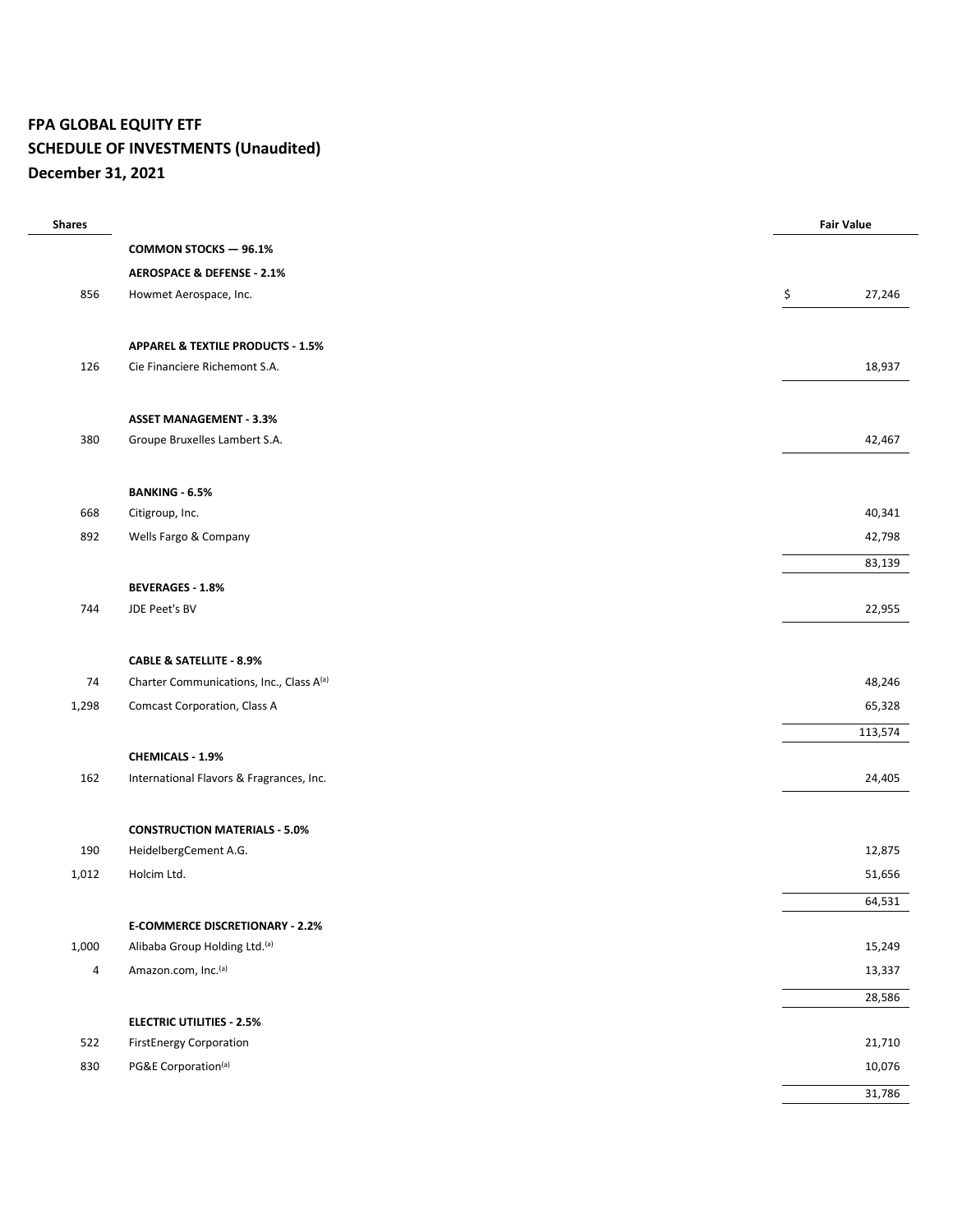## **FPA GLOBAL EQUITY ETF SCHEDULE OF INVESTMENTS (Unaudited) (Continued)**

**December 31, 2021**

| <b>Shares</b>  |                                              | <b>Fair Value</b> |
|----------------|----------------------------------------------|-------------------|
|                | <b>COMMON STOCKS - 96.1% (Continued)</b>     |                   |
|                | <b>ELECTRICAL EQUIPMENT - 4.6%</b>           |                   |
| 366            | TE Connectivity Ltd.                         | \$<br>59,051      |
|                |                                              |                   |
|                | <b>ENTERTAINMENT CONTENT - 3.4%</b>          |                   |
| 426            | Activision Blizzard, Inc.                    | 28,342            |
| 800            | Nexon Company Ltd.                           | 15,467            |
|                |                                              | 43,809            |
|                | <b>INSURANCE - 7.8%</b>                      |                   |
| 966            | American International Group, Inc.           | 54,926            |
| 148            | Aon PLC, Class A                             | 44,483            |
|                |                                              | 99,409            |
|                | <b>INTERNET MEDIA &amp; SERVICES - 19.8%</b> |                   |
| 24             | Alphabet, Inc., Class A(a)                   | 69,528            |
| 18             | Alphabet, Inc., Class C(a)                   | 52,085            |
| 700            | Baidu, Inc.(a)                               | 12,981            |
| 168            | Meta Platforms, Inc., Class A(a)             | 56,507            |
| 66             | Naspers Ltd., N Shares                       | 10,239            |
| $\overline{7}$ | Netflix, Inc. <sup>(a)</sup>                 | 4,217             |
| 454            | Prosus N.V.                                  | 38,006            |
| 220            | Uber Technologies, Inc. <sup>(a)</sup>       | 9,225             |
|                |                                              | 252,788           |
|                | LEISURE FACILITIES & SERVICES - 3.6%         |                   |
| 600            | Entain PLC(a)                                | 13,668            |
| 68             | Flutter Entertainment PLC(a)                 | 10,824            |
| 130            | Marriott International, Inc., Class A(a)     | 21,482            |
|                |                                              | 45,974            |
|                | <b>METALS &amp; MINING - 3.4%</b>            |                   |
| 8,616          | Glencore PLC                                 | 43,727            |
|                |                                              |                   |
|                | OIL & GAS PRODUCERS - 1.2%                   |                   |
| 984            | Kinder Morgan, Inc.                          | 15,606            |
|                | REAL ESTATE OWNERS & DEVELOPERS - 0.9%       |                   |
| 2,000          | Swire Pacific Ltd., Class A                  | 11,375            |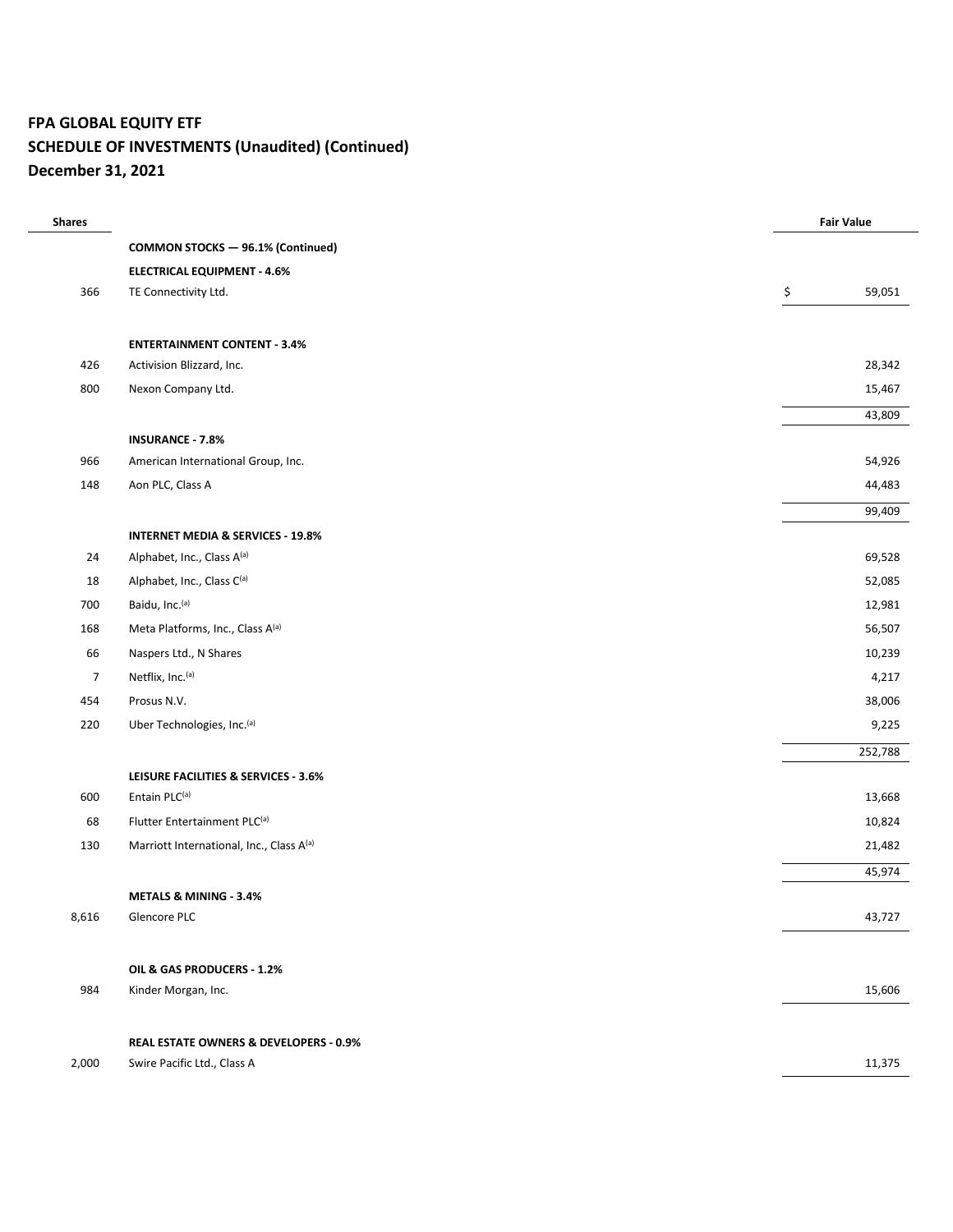## **FPA GLOBAL EQUITY ETF SCHEDULE OF INVESTMENTS (Unaudited) (Continued)**

**December 31, 2021**

| <b>Shares</b> |     |                                                 |    | <b>Fair Value</b> |
|---------------|-----|-------------------------------------------------|----|-------------------|
|               |     | <b>COMMON STOCKS - 96.1% (Continued)</b>        |    |                   |
|               |     | RETAIL - CONSUMER STAPLES - 0.8%                |    |                   |
|               | 176 | Just Eat Takeaway.com N.V.(a)                   | \$ | 9,712             |
|               |     |                                                 |    |                   |
|               |     | SEMICONDUCTORS - 10.9%                          |    |                   |
|               | 314 | Analog Devices, Inc.                            |    | 55,192            |
|               | 100 | Broadcom, Inc.                                  |    | 66,542            |
|               | 80  | NXP Semiconductors N.V.                         |    | 18,222            |
|               |     |                                                 |    | 139,956           |
|               |     | SOFTWARE - 1.0%                                 |    |                   |
|               | 276 | Open Text Corporation                           |    | 13,104            |
|               |     |                                                 |    |                   |
|               |     | <b>TELECOMMUNICATIONS - 1.5%</b>                |    |                   |
|               | 400 | SoftBank Group Corporation                      |    | 18,896            |
|               |     |                                                 |    |                   |
|               |     | <b>TRANSPORTATION EQUIPMENT - 1.5%</b>          |    |                   |
|               | 208 | Westinghouse Air Brake Technologies Corporation |    | 19,159            |
|               |     |                                                 |    |                   |
|               |     | TOTAL COMMON STOCKS (Cost \$1,200,253)          |    | 1,230,192         |
|               |     |                                                 |    |                   |
|               |     | <b>EXCHANGE-TRADED FUND - 1.7%</b>              |    |                   |
|               |     | <b>EQUITY - 1.7%</b>                            |    |                   |
|               | 200 | Vanguard Total World Stock ETF (Cost \$21,214)  |    | 21,486            |
|               |     |                                                 |    |                   |
|               |     | TOTAL INVESTMENTS - 97.8% (Cost \$1,221,467)    | \$ | 1,251,678         |
|               |     | OTHER ASSETS IN EXCESS OF LIABILITIES - 2.2%    |    | 28,536            |
|               |     | <b>NET ASSETS - 100.0%</b>                      | \$ | 1,280,214         |
|               |     |                                                 |    |                   |
| <b>ETF</b>    |     | - Exchange-Traded Fund                          |    |                   |

- LTD Limited Company
- NV Naamioze Vennootschap
- PLC Public Limited Company
- S/A Société Anonyme
- (a) Non-income producing security.